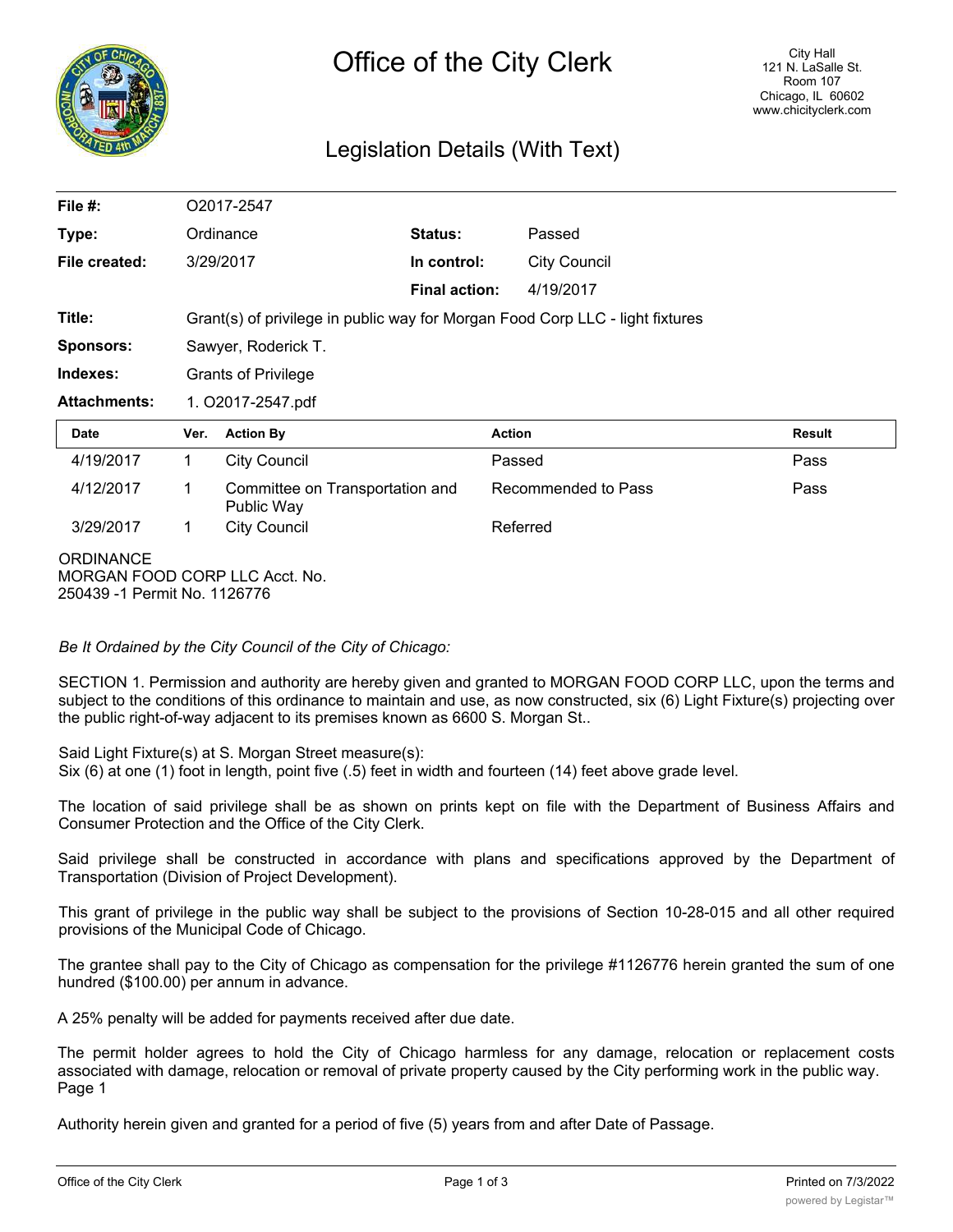(Page 2 of 2)

' Department of Business Affairs and Consumer Protection Small Business Center - Public Way Use Unit City Hall - 121 N LaSalle Street, Room 800 • Chicago, IL 60602 312-74-GOBIZ/312-744-6249 • (312) 744-1944 (TTY) http //www citvofchicago.org/bacp <http://citvofchicago.org/bacp>

## **03/29/2017**

Alderman Roderick T. Sawyer Ward # 06 City of Chicago City Hall, Room 200 121 North LaSalle Street Chicago, Illinois 60602

## **Re: An ordinance to use and maintain a portion of the public right-of-way for six (6) light fixture(s) for MORGAN FOOD CORP LLC, adjacent to the premises known as 6600 S. Morgan St..**

## **Dear Alderman Roderick T. Sawyer:**

The applicant referenced above has requested the use of the public right-of-way for a light fixture(s). An ordinance has been prepared by the Department of Business Affairs and Consumer Protection - Small Business Center - Public Way Use Unit for presentation to the City Council. Because this request was made for properties located in your ward, as approved by you as per the attached, I respectfully request that you introduce the attached ordinance at the next City Council meeting.

If you have any questions regarding this ordinance, please contact Anthony Bertuca at (312) 744-5506.